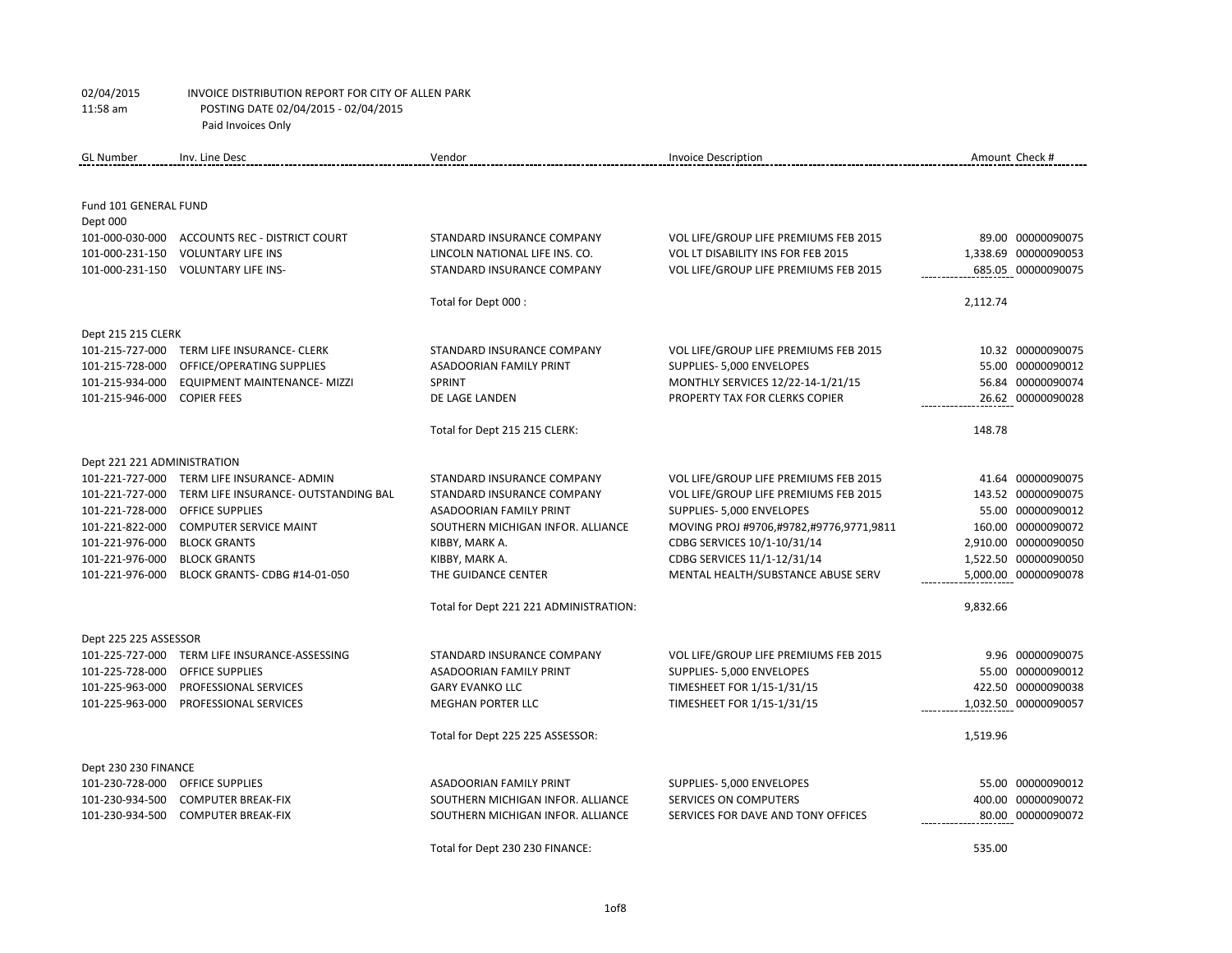| <b>GL</b> Number               | Inv. Line Desc                                | Vendor                            | <b>Invoice Description</b>                 | Amount Check #        |
|--------------------------------|-----------------------------------------------|-----------------------------------|--------------------------------------------|-----------------------|
|                                |                                               |                                   |                                            |                       |
| Dept 253 253 TREASURER         |                                               |                                   |                                            |                       |
|                                | 101-253-727-000 TERM LIFE INSURANCE-TREASURER | STANDARD INSURANCE COMPANY        | VOL LIFE/GROUP LIFE PREMIUMS FEB 2015      | 13.32 00000090075     |
| 101-253-728-000                | <b>OFFICE SUPPLIES</b>                        | <b>ASADOORIAN FAMILY PRINT</b>    | SUPPLIES- 5,000 ENVELOPES                  | 55.00 00000090012     |
| 101-253-730-000                | <b>GENERAL POSTAGE</b>                        | PITNEY BOWES RESERVE ACCT.        | POSTAGE REFILL                             | 2,000.00 00000090063  |
| 101-253-985-000                | <b>CAPITAL LEASE</b>                          | PITNEY-BOWES                      | SERVICES 12/30-01/30/15                    | 490.79 00000090064    |
|                                |                                               | Total for Dept 253 253 TREASURER: |                                            | 2,559.11              |
| Dept 263 263 CITY HALL         |                                               |                                   |                                            |                       |
| 101-263-920-000 UTILITIES- FEB |                                               | <b>DTE ENERGY</b>                 | SERVICE 11/11-1/12/15 16850 MUNICIPAL BL   | 8,980.01 00000090033  |
| 101-263-920-000                | UTILITIES- JAN                                | <b>DTE ENERGY</b>                 | SERVICE 11/11-1/12/15 16850 MUNICIPAL BL   | 8,659.30 00000090033  |
| 101-263-931-000                | <b>BUILDING MAINTENANCE</b>                   | <b>SAM'S CLUB DIRECT</b>          | SUPPLY PURCHASE 12/22-1/15/15              | 15.74 00000090069     |
| 101-263-931-000                | <b>BUILDING MAINTENANCE</b>                   | SOUTHERN MICHIGAN INFOR. ALLIANCE | MOVING PROJ #9706,#9782,#9776,9771,9811    | 560.00 00000090072    |
| 101-263-931-000                | <b>BUILDING MAINTENANCE</b>                   | SOUTHERN MICHIGAN INFOR. ALLIANCE | SERVICES ON COMPUTERS                      | 920.00 00000090072    |
| 101-263-931-000                | <b>BUILDING MAINTENANCE</b>                   | SOUTHERN MICHIGAN INFOR. ALLIANCE | LISCENSE UPGRADES ON COMPUTERS             | 1,000.00 00000090072  |
| 101-263-931-000                | <b>BUILDING MAINTENANCE</b>                   | SOUTHERN MICHIGAN INFOR. ALLIANCE | SERVICES FOR DAVE AND TONY OFFICES         | 40.00 00000090072     |
| 101-263-985-000                | CAPITAL OUTLAY-BUILDING LEASE                 | <b>GATEWAY GROUP</b>              | CONSULTING FOR NEW PHONE SYSTEM            | 2,900.00 00000090039  |
| 101-263-985-000                | CAPITAL OUTLAY-BUILDING LEASE                 | SOUTHERN MICHIGAN INFOR. ALLIANCE | MOVING PROJ #9706,#9782,#9776,9771,9811    | 3,080.00 00000090072  |
|                                |                                               | Total for Dept 263 263 CITY HALL: |                                            | 26,155.05             |
| Dept 305 305 POLICE DEPARTMENT |                                               |                                   |                                            |                       |
|                                | 101-305-727-000 TERM LIFE INSURANCE- POLICE   | STANDARD INSURANCE COMPANY        | VOL LIFE/GROUP LIFE PREMIUMS FEB 2015      | 240.00 00000090075    |
| 101-305-801-000                | <b>ANIMAL CONTROL</b>                         | <b>CITY OF WYANDOTTE</b>          | DOWNRIVER ANIMAL CONT SERV 10/1-12/31/14   | 16,399.19 00000090024 |
| 101-305-805-000                | <b>VEHICLE TOWING</b>                         | <b>CITY TOWING</b>                | 50 VEH TOWED BY POLICE, 18 PERSONAL PROP   | 5,620.00 00000090025  |
| 101-305-807-000                | <b>CENTRAL DISPATCH</b>                       | <b>CITY OF WYANDOTTE</b>          | DOWNRIVER CENT DISP SERV 10/1-12/31/14     | 40,538.38 00000090023 |
| 101-305-853-000                | <b>TELEPHONE- ORDINANCE</b>                   | SPRINT                            | MONTHLY SERVICES 12/22-14-1/21/15          | 24.25 00000090074     |
| 101-305-853-000                | TELEPHONE-1/22-2/21/15                        | <b>COMCAST</b>                    | INTERNET ACCESS FOR PATROL CAR             | 147.79 00000090026    |
| 101-305-853-000                | <b>TELEPHONE</b>                              | <b>VERIZON WIRELESS</b>           | <b>INTERNET ACCESS FOR PATROL VEHICLES</b> | 684.22 00000090083    |
| 101-305-931-000                | <b>BUILDING MAINTENANCE</b>                   | CINTAS CORP.                      | UNIFORMS FOR POLICE                        | 33.65 00000090020     |
| 101-305-931-000                | <b>BUILDING MAINTENANCE</b>                   | CINTAS CORP.                      | UNIFORMS FOR POLICE                        | 33.65 00000090020     |
| 101-305-931-000                | <b>BUILDING MAINTENANCE</b>                   | CINTAS CORP.                      | UNIFORMS FOR POLICE                        | 33.65 00000090020     |
| 101-305-931-000                | <b>BUILDING MAINTENANCE</b>                   | AMERICAN MESSAGING                | <b>CHAPLAIN PAGER</b>                      | 14.05 00000090010     |
| 101-305-931-000                | <b>BUILDING MAINTENANCE</b>                   | <b>ADVANTAGE PEST CONTROL</b>     | <b>RAT SERVICE</b>                         | 400.00 00000090007    |
| 101-305-931-000                | <b>BUILDING MAINTENANCE</b>                   | <b>SAM'S CLUB DIRECT</b>          | SUPPLY PURCHASE 12/22-1/15/15              | 78.68 00000090069     |
| 101-305-931-000                | <b>BUILDING MAINTENANCE</b>                   | <b>SAM'S CLUB DIRECT</b>          | SUPPLY PURCHASE 12/22-1/15/15              | 111.64 00000090069    |
| 101-305-945-000                | <b>EQUIPMENT</b>                              | CDW GOVERNMENT, INC.              | <b>PARTS</b>                               | 217.13 00000090019    |
| 101-305-958-000                | <b>MEMBERSHIP &amp; DUES</b>                  | <b>IACP</b>                       | MEMBERSHIP RENEWAL FOR CHIEF J WILKEWITZ   | 150.00 00000090045    |
| 101-305-961-000                | POL. TRAIN-ACT THORBURN & SEGREST             | RIZE, KEVIN                       | DEFENSIVE TACTICS RECERT CLASS             | 600.00 00000090067    |

Total for Dept 305 305 POLICE DEPARTMENT: 65,326.28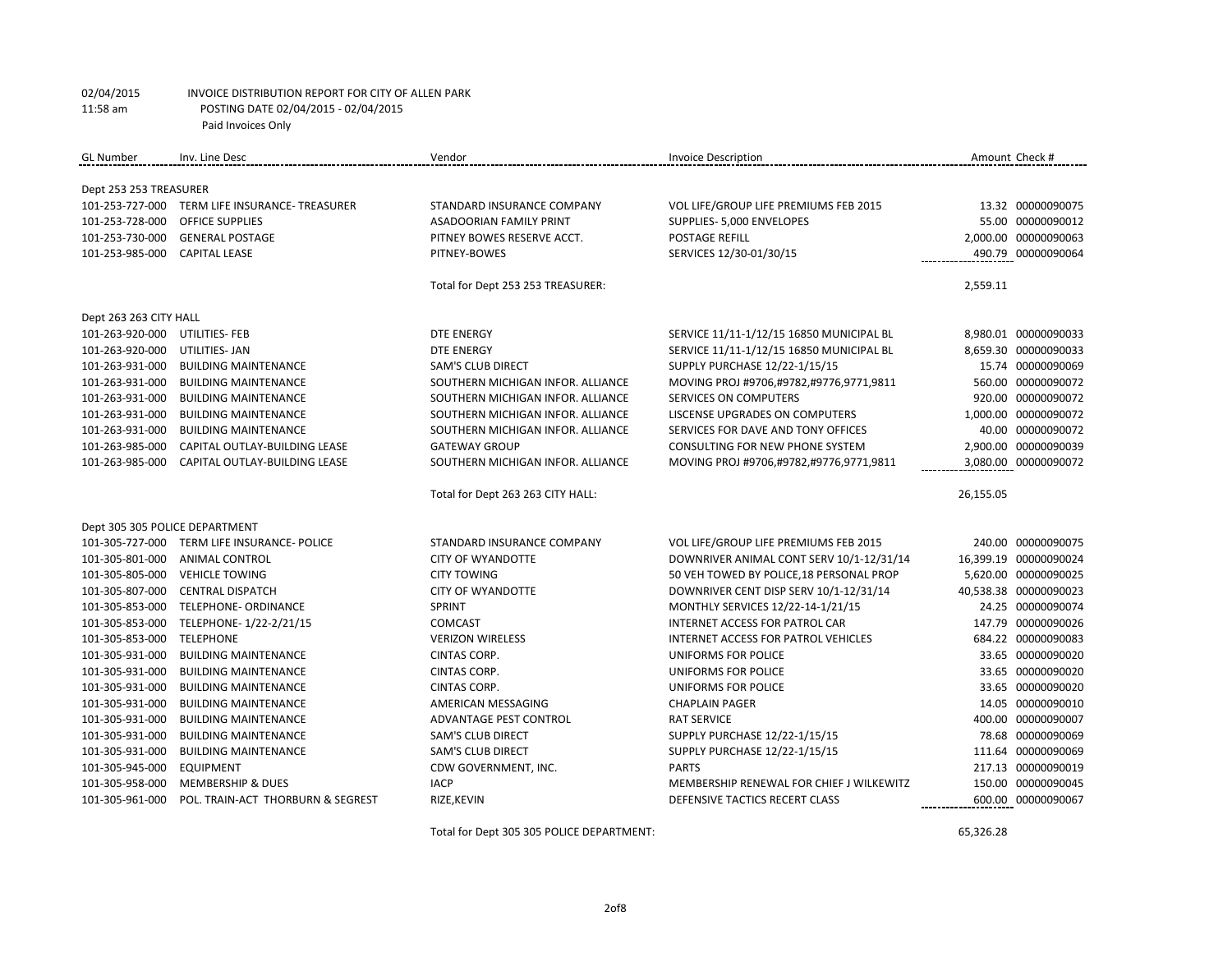| <b>GL Number</b>         | Inv. Line Desc                            | Vendor                                  | <b>Invoice Description</b>            | Amount Check #       |  |  |
|--------------------------|-------------------------------------------|-----------------------------------------|---------------------------------------|----------------------|--|--|
|                          | Dept 340 340 FIRE DEPARTMENT              |                                         |                                       |                      |  |  |
|                          | 101-340-727-000 TERM LIFE INSURANCE- FIRE | STANDARD INSURANCE COMPANY              | VOL LIFE/GROUP LIFE PREMIUMS FEB 2015 | 150.00 00000090075   |  |  |
|                          | 101-340-757-000 OPERATING SUPPLIES        | SAM'S CLUB DIRECT                       | SUPPLY PURCHASE 12/22-1/15/15         | 371.74 00000090069   |  |  |
| 101-340-757-000          | <b>OPERATING SUPPLIES</b>                 | ACUITY SPECIALTY PRODUCTS, INC.         | <b>CLEANING SUPPLIES</b>              | 592.16 00000090005   |  |  |
| 101-340-757-500          | <b>RESCUE SUPPLIES</b>                    | J & B MEDICAL SUPPLY, INC.              | <b>RESCUE SUPPLIES</b>                | 11.82 00000090047    |  |  |
| 101-340-757-500          | <b>RESCUE SUPPLIES</b>                    | J & B MEDICAL SUPPLY, INC.              | <b>RESCUE SUPPLIES</b>                | 66.60 00000090047    |  |  |
| 101-340-757-500          | <b>RESCUE SUPPLIES</b>                    | BAKER'S GAS & WELDING SUPPLY            | OXYGEN FOR EMS USE                    | 196.25 00000090016   |  |  |
| 101-340-853-000          | <b>TELEPHONE</b>                          | SPRINT                                  | MONTHLY SERVICES 12/22-14-1/21/15     | 13.59 00000090074    |  |  |
| 101-340-853-000          | TELEPHONE- AP EMS 3                       | SPRINT                                  | MONTHLY SERVICES 12/22-14-1/21/15     | 60.25 00000090074    |  |  |
| 101-340-853-000          | TELEPHONE- AP EMS 1                       | SPRINT                                  | MONTHLY SERVICES 12/22-14-1/21/15     | 60.25 00000090074    |  |  |
| 101-340-853-000          | <b>TELEPHONE- CHIEF</b>                   | SPRINT                                  | MONTHLY SERVICES 12/22-14-1/21/15     | 33.23 00000090074    |  |  |
| 101-340-853-000          | TELEPHONE- M STACICK                      | SPRINT                                  | MONTHLY SERVICES 12/22-14-1/21/15     | 56.84 00000090074    |  |  |
| 101-340-931-000          | <b>BUILDING MAINTENANCE</b>               | ALL ABOUT DOORS LLC                     | <b>BLDG MNT</b>                       | 632.00 00000090008   |  |  |
| 101-340-934-000          | <b>EQUIPMENT MAINTENANCE</b>              | KENCO FIRE EQUIPMENT, INC.              | SERVICE CALL FOR FIRE EXT             | 45.00 00000090049    |  |  |
| 101-340-939-000          | <b>VEHICLE MAINTENANCE</b>                | <b>HALT FIRE</b>                        | <b>VEHICLE MNT ENGINE 551</b>         | 166.50 00000090043   |  |  |
| 101-340-939-000          | <b>VEHICLE MAINTENANCE</b>                | <b>HALT FIRE</b>                        | <b>VEHICLE MNT ENGINE 551</b>         | 961.68 00000090043   |  |  |
| 101-340-939-000          | <b>VEHICLE MAINTENANCE</b>                | ROWLEY BROTHERS INC.                    | <b>BULK OIL ALL DEPTS</b>             | 181.52 00000090068   |  |  |
| 101-340-985-000          | <b>CAPITAL OUTLAY</b>                     | TIME EMERGENCY EQUIPMENT                | CAPITAL OUTLAY GRANT PURCHASE         | 1,844.14 00000090079 |  |  |
| 101-340-985-000          | <b>CAPITAL OUTLAY</b>                     | KODIAK EMERGENCY VEHICLES               | CAPITAL OUTLAY GRANT PURCHASE INV     | 1,551.10 00000090052 |  |  |
|                          |                                           |                                         |                                       |                      |  |  |
|                          |                                           | Total for Dept 340 340 FIRE DEPARTMENT: |                                       | 6,994.67             |  |  |
|                          |                                           |                                         |                                       |                      |  |  |
|                          | Dept 445 445 DEPARTMENT OF PUBLIC SERVICE |                                         |                                       |                      |  |  |
|                          | 101-445-727-000 TERM LIFE INSURANCE- DPS  | STANDARD INSURANCE COMPANY              | VOL LIFE/GROUP LIFE PREMIUMS FEB 2015 | 84.00 00000090075    |  |  |
| 101-445-751-000 GASOLINE |                                           | MICHIGAN FUELS                          | <b>DIESEL FUEL</b>                    |                      |  |  |
| 101-445-751-000          |                                           |                                         |                                       | 6,329.02 00000090059 |  |  |
|                          | GASOLINE                                  | MICHIGAN FUELS                          | <b>WAIT CHARGE</b>                    | 240.00 00000090059   |  |  |
|                          | 101-445-757-000 OPERATING SUPPLIES        | <b>SAM'S CLUB DIRECT</b>                | SUPPLY PURCHASE 12/22-1/15/15         | 51.63 00000090069    |  |  |
| 101-445-757-000          | <b>OPERATING SUPPLIES</b>                 | <b>SAM'S CLUB DIRECT</b>                | SUPPLY PURCHASE 12/22-1/15/15         | 299.03 00000090069   |  |  |
| 101-445-768-000          | <b>UNIFORMS</b>                           | <b>CINTAS CORP.</b>                     | UNIFORMS FOR GARAGE                   | 60.51 00000090020    |  |  |
| 101-445-768-000          | <b>UNIFORMS</b>                           | CINTAS CORP.                            | UNIFORMS FOR GARAGE                   | 48.51 00000090020    |  |  |
| 101-445-768-000          | <b>UNIFORMS</b>                           | CINTAS CORP.                            | UNIFORMS FOR GARAGE                   | 60.51 00000090020    |  |  |
| 101-445-768-000          | <b>UNIFORMS</b>                           | CINTAS CORP.                            | <b>UNIFORMS FOR GARAGE</b>            | 48.51 00000090020    |  |  |
| 101-445-768-000          | <b>UNIFORMS</b>                           | KOCHAN, COREY                           | REIMBURSEMENT FOR SAFETY BOOTS        | 109.99 00000090051   |  |  |
| 101-445-853-000          | <b>TELEPHONE- GARAGE</b>                  | SPRINT                                  | MONTHLY SERVICES 12/22-14-1/21/15     | 61.96 00000090074    |  |  |
| 101-445-853-000          | <b>TELEPHONE- GARAGE</b>                  | AT & T LONG DISTANCE                    | SERVICES 12/3-12/29/14                | 0.99 00000090014     |  |  |
| 101-445-931-000          | <b>BUILDING MAINTENANCE</b>               | ADVANCE AP STAFFING SOLUTIONS           | TEMP SERV 1/12/15-1/18/15 SEAN HANNAH | 613.80 00000090006   |  |  |
| 101-445-931-000          | <b>BUILDING MAINTENANCE</b>               | ADVANCE AP STAFFING SOLUTIONS           | TEMP SERV 1/5-1/11/15 SEAN HANNAH     | 644.05 00000090006   |  |  |
| 101-445-931-000          | <b>BUILDING MAINTENANCE</b>               | <b>SAM'S CLUB DIRECT</b>                | SUPPLY PURCHASE 12/22-1/15/15         | 18.98 00000090069    |  |  |
| 101-445-939-000          | <b>VEHICLE MAINTENANCE</b>                | INTERSTATE BATTERIES OF GREAT LAKES     | <b>SUPPLIES</b>                       | 264.84 00000090046   |  |  |
| 101-445-939-000          | <b>VEHICLE MAINTENANCE</b>                | <b>GREAT NORTHERN EQUIPMENT</b>         | PARTS FOR STUMP GRINDER               | 520.40 00000090042   |  |  |

Total for Dept 445 445 DEPARTMENT OF PUBLIC SERVICE: 9,638.25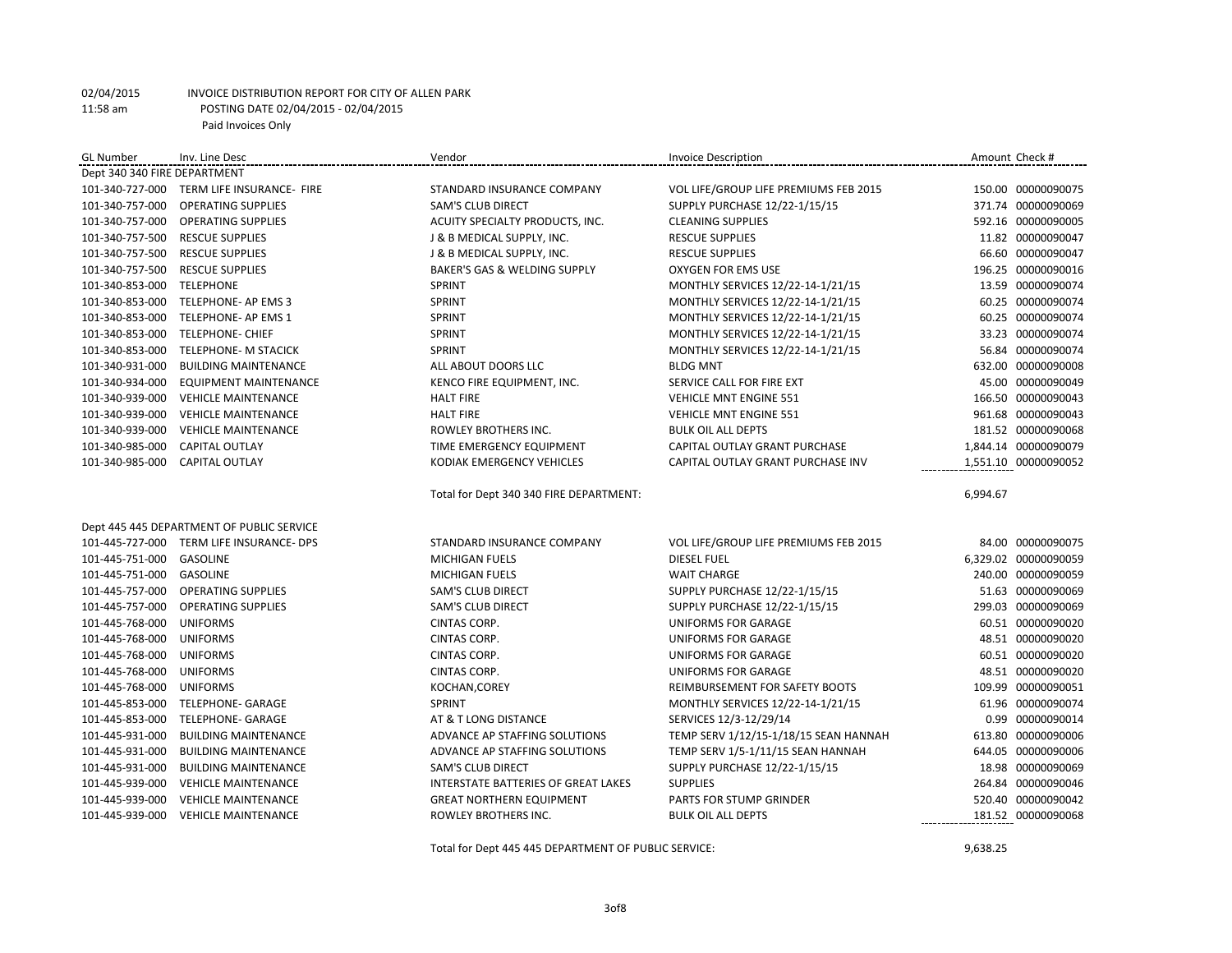| <b>GL Number</b>                | Inv. Line Desc                                | Vendor                                     | <b>Invoice Description</b>            | Amount Check #        |
|---------------------------------|-----------------------------------------------|--------------------------------------------|---------------------------------------|-----------------------|
|                                 |                                               |                                            |                                       |                       |
| Dept 707 707 PARKS & REC        |                                               |                                            |                                       |                       |
|                                 | 101-707-727-000 TERM LIFE INSURANCE- PRK/REC  | STANDARD INSURANCE COMPANY                 | VOL LIFE/GROUP LIFE PREMIUMS FEB 2015 | 11.76 00000090075     |
| 101-707-760-000                 | SENIOR ACTIVITIES                             | SAM'S CLUB DIRECT                          | SUPPLY PURCHASE 12/22-1/15/15         | 9.24 00000090069      |
| 101-707-760-000                 | SENIOR ACTIVITIES                             | <b>SAM'S CLUB DIRECT</b>                   | SUPPLY PURCHASE 12/22-1/15/15         | 3.98 00000090069      |
| 101-707-920-000                 | UTILITIES                                     | <b>DTE ENERGY</b>                          | SERVICE 12/9-12/12/15 8643 PELHAM RD  | 33.64 00000090032     |
| 101-707-920-000                 | UTILITIES                                     | <b>DTE ENERGY</b>                          | SERVICE 12/10-1/13/15 6295 WINONA     | 33.48 00000090032     |
| 101-707-939-000                 | <b>VEHICLE MAINTENANCE</b>                    | ROWLEY BROTHERS INC.                       | <b>BULK OIL ALL DEPTS</b>             | 181.52 00000090068    |
| 101-707-962-000                 | <b>MISCELLANEOUS</b>                          | HAWKINS, PAT                               | <b>CERTIFIED MAIL</b>                 | 6.98 00000090044      |
|                                 |                                               | Total for Dept 707 707 PARKS & REC:        |                                       | 280.60                |
| Dept 751 751 COMMUNITY CENTER   |                                               |                                            |                                       |                       |
| 101-751-757-000                 | <b>OPERATING SUPPLIES</b>                     | <b>GORDON FOOD SERV.</b>                   | <b>SUPPLIES</b>                       | 7.78 00000090041      |
|                                 | 101-751-757-000 OPERATING SUPPLIES            | <b>GORDON FOOD SERV.</b>                   | <b>SUPPLIES</b>                       | 295.89 00000090041    |
| 101-751-757-000                 | <b>OPERATING SUPPLIES</b>                     | MCFARLAND, GAIL                            | <b>CONCESSION SUPPLIES</b>            | 45.00 00000090056     |
| 101-751-757-000                 | <b>OPERATING SUPPLIES</b>                     | <b>PROPANE SERVICES</b>                    | <b>FUEL</b>                           | 414.49 00000090065    |
| 101-751-757-000                 | <b>OPERATING SUPPLIES</b>                     | <b>SAM'S CLUB DIRECT</b>                   | SUPPLY PURCHASE 12/22-1/15/15         | 20.68 00000090069     |
| 101-751-757-000                 | <b>OPERATING SUPPLIES</b>                     | <b>SAM'S CLUB DIRECT</b>                   | SUPPLY PURCHASE 12/22-1/15/15         | 152.22 00000090069    |
| 101-751-757-000                 | <b>OPERATING SUPPLIES</b>                     | <b>SAM'S CLUB DIRECT</b>                   | SUPPLY PURCHASE 12/22-1/15/15         | 43.94 00000090069     |
| 101-751-920-000                 | <b>UTILITIES</b>                              | <b>DIRECTV</b>                             | MONTHLY CABLE TV                      | 97.99 00000090029     |
| 101-751-920-000                 | <b>UTILITIES</b>                              | <b>DTE ENERGY</b>                          | SERVICE 12/10-1/12/15 15800 WHITE     | 10,976.41 00000090033 |
| 101-751-931-000                 | <b>BUILDING MAINTENANCE</b>                   | <b>FRANK TARNOWSKI PLUMBING LLC</b>        | <b>75 GALLON WATER HEATER</b>         | 3,500.00 00000090037  |
| 101-751-931-000                 | <b>BUILDING MAINTENANCE</b>                   | FRANK TARNOWSKI PLUMBING LLC               | <b>CHANGE WATER PUMP</b>              | 600.00 00000090037    |
| 101-751-931-000                 | <b>BUILDING MAINTENANCE</b>                   | NETWORK SERVICES COMP                      | <b>SUPPLIES</b>                       | 402.39 00000090061    |
| 101-751-931-000                 | <b>BUILDING MAINTENANCE</b>                   | SAM'S CLUB DIRECT                          | SUPPLY PURCHASE 12/22-1/15/15         | 60.92 00000090069     |
| 101-751-931-000                 | <b>BUILDING MAINTENANCE</b>                   | <b>SAM'S CLUB DIRECT</b>                   | SUPPLY PURCHASE 12/22-1/15/15         | 123.32 00000090069    |
| 101-751-934-000                 | <b>EQUIPMENT MAINTENANCE</b>                  | ALL-PRO EXERCISE, INC.                     | <b>EQUIPMENT MAINTENANCE</b>          | 594.00 00000090009    |
| 101-751-934-000                 | <b>EQUIPMENT MAINTENANCE</b>                  | DSM SAW & KNIFE LLC                        | <b>BLADE SHARPENING</b>               | 61.00 00000090031     |
| 101-751-985-000                 | <b>CAPITAL OUTLAY</b>                         | SERV-ICE REFRIGERATION, INC.               | SERV CALL-COOLING TOWER FAN ICED UP   | 628.26 00000090071    |
|                                 |                                               | Total for Dept 751 751 COMMUNITY CENTER:   |                                       | 18,024.29             |
| Dept 864 864 RETIREE HEALTHCARE |                                               |                                            |                                       |                       |
|                                 | 101-864-727-000 TERM LIFE INSURANCE- RETIREES | STANDARD INSURANCE COMPANY                 | VOL LIFE/GROUP LIFE PREMIUMS FEB 2015 | 2,874.70 00000090075  |
|                                 |                                               | Total for Dept 864 864 RETIREE HEALTHCARE: |                                       | 2,874.70              |
|                                 |                                               |                                            |                                       |                       |
|                                 |                                               | Total for Fund 101 GENERAL FUND:           |                                       | 146,002.09            |

Fund 226 RUBBISH FUND Dept 450 450 RUBBISH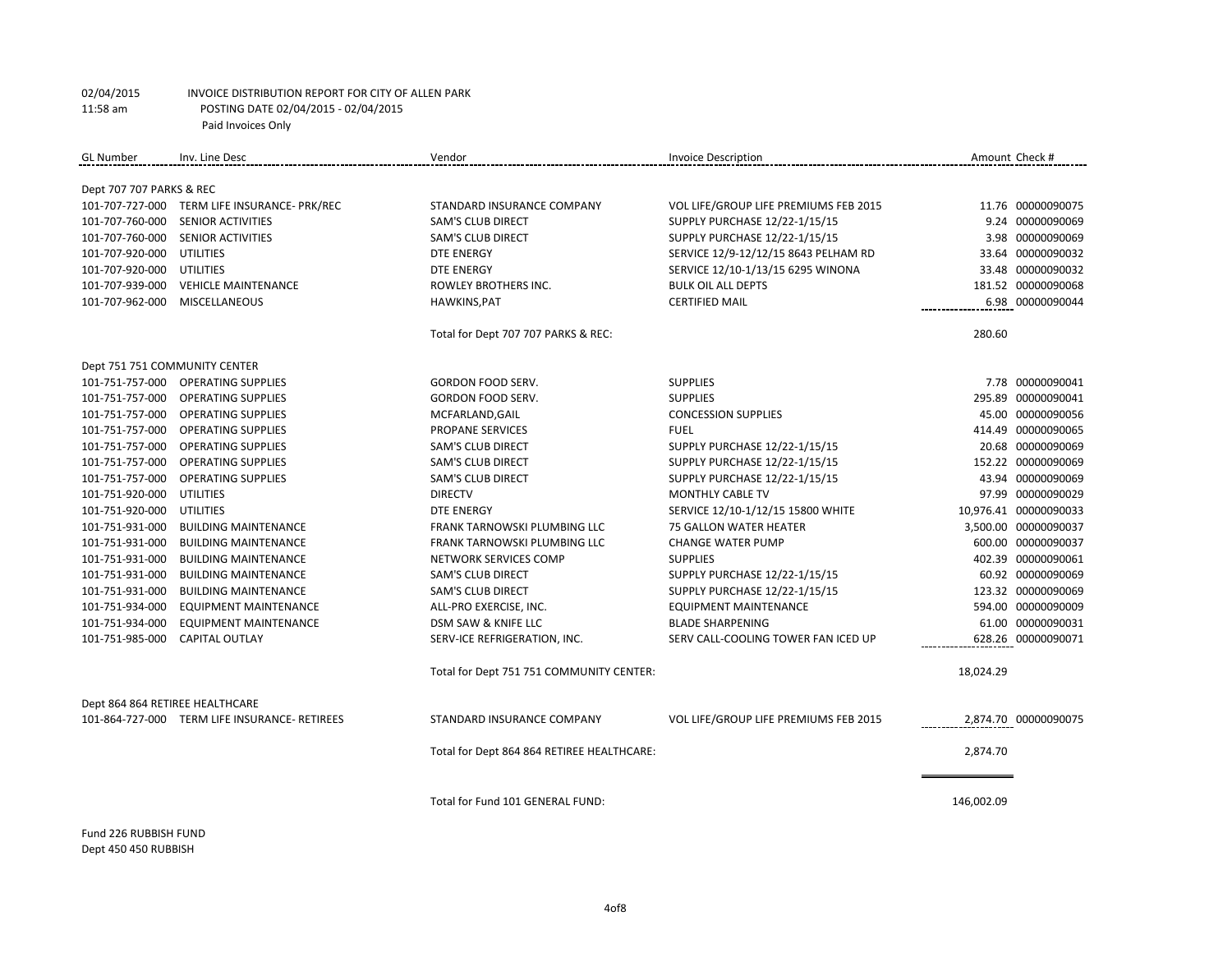| <b>GL Number</b>       | Inv. Line Desc                       | Vendor                                      | <b>Invoice Description</b>              |            | Amount Check #         |
|------------------------|--------------------------------------|---------------------------------------------|-----------------------------------------|------------|------------------------|
| 226-450-817-000        | <b>WASTE DISPOSAL</b>                | <b>REPUBLIC SERVICES</b>                    | SERVICES 12/1-12/31/14                  |            | 116.760.00 00000090066 |
|                        |                                      | Total for Dept 450 450 RUBBISH:             |                                         | 116,760.00 |                        |
|                        |                                      | Total for Fund 226 RUBBISH FUND:            |                                         | 116,760.00 |                        |
| Fund 249 BUILDING FUND |                                      |                                             |                                         |            |                        |
|                        | Dept 371 371 BUILDING DEPARTMENT     |                                             |                                         |            |                        |
|                        | 249-371-717-000 LIFE INSURANCE- BLDG | STANDARD INSURANCE COMPANY                  | VOL LIFE/GROUP LIFE PREMIUMS FEB 2015   |            | 18.00 00000090075      |
| 249-371-728-000        | <b>OFFICE SUPPLIES</b>               | <b>ASADOORIAN FAMILY PRINT</b>              | SUPPLIES- 5,000 ENVELOPES               |            | 55.00 00000090012      |
| 249-371-853-000        | TELEPHONE- BOOMER                    | SPRINT                                      | MONTHLY SERVICES 12/22-14-1/21/15       |            | 56.84 00000090074      |
| 249-371-935-000        | <b>COMPUTER SOFTWARE MAINTENANCE</b> | SOUTHERN MICHIGAN INFOR. ALLIANCE           | SERVICES FOR DAVE AND TONY OFFICES      |            | 320.00 00000090072     |
| 249-371-946-000        | <b>EQUIPMENT LEASE</b>               | DE LAGE LANDEN                              | PROPERTY TAX FOR BLDG COPIER            |            | 27.85 00000090028      |
|                        |                                      | Total for Dept 371 371 BUILDING DEPARTMENT: |                                         | 477.69     |                        |
|                        |                                      | Total for Fund 249 BUILDING FUND:           |                                         | 477.69     |                        |
| Fund 250 DDA OPERATING |                                      |                                             |                                         |            |                        |
| Dept 000               |                                      |                                             |                                         |            |                        |
| 250-000-991-000        | <b>BOND PRINCIPAL</b>                | <b>US BANK OPERATION CTR</b>                | DOWNTOWN DEVELOPEMENT BOND DTD 3-1-2005 |            | 240,000.00 00000090082 |
| 250-000-995-000        | <b>INTEREST EXPENSE</b>              | <b>US BANK OPERATION CTR</b>                | DOWNTOWN DEVELOPEMENT BOND DTD 3-1-2005 |            | 70,321.25 00000090082  |
|                        |                                      | Total for Dept 000 :                        |                                         | 310,321.25 |                        |
|                        |                                      | Total for Fund 250 DDA OPERATING:           |                                         | 310,321.25 |                        |
|                        |                                      |                                             |                                         |            |                        |
| Dept 000               | Fund 265 DRUG FORFEITURE - FEDERAL   |                                             |                                         |            |                        |
| 265-000-757-000        | <b>OPERATING SUPPLIES</b>            | <b>MASTER ELECTRONICS</b>                   | 2 SEIKO PRINTERS FOR POLICE VEH         |            | 574.16 00000090055     |
| 265-000-934-000        | <b>EQUIPMENT MAINTENANCE</b>         | WINDER POLICE EQUIPMENT INC.                | REPAIRS EAGLE TRAFFIC REPAIRS           |            | 205.59 00000090086     |
| 265-000-939-000        | <b>VEHICLE MAINTENANCE</b>           | INTERSTATE BATTERIES OF GREAT LAKES         | <b>SUPPLIES</b>                         |            | 242.64 00000090046     |
| 265-000-939-000        | <b>VEHICLE MAINTENANCE</b>           | <b>TAYLOR CHEVROLET</b>                     | <b>PARTS</b>                            |            | 5.06 00000090077       |
| 265-000-939-000        | <b>VEHICLE MAINTENANCE</b>           | <b>TAYLOR CHEVROLET</b>                     | PARTS FOR 1001                          |            | 80.75 00000090077      |
| 265-000-939-000        | <b>VEHICLE MAINTENANCE</b>           | <b>GLENDALE AUTO VALUE</b>                  | <b>PARTS FOR STOCK</b>                  |            | 114.90 00000090040     |
| 265-000-939-000        | <b>VEHICLE MAINTENANCE</b>           | <b>GLENDALE AUTO VALUE</b>                  | PARTS FOR 2009 CROWN VICTORIA           |            | 19.39 00000090040      |
| 265-000-939-000        | <b>VEHICLE MAINTENANCE</b>           | <b>GLENDALE AUTO VALUE</b>                  | PARTS OIL FILTER                        |            | 68.88 00000090040      |
| 265-000-939-000        | <b>VEHICLE MAINTENANCE</b>           | ROWLEY BROTHERS INC.                        | <b>BULK OIL ALL DEPTS</b>               |            | 181.54 00000090068     |
| 265-000-939-000        | <b>VEHICLE MAINTENANCE</b>           | <b>VILLAGE FORD</b>                         | PARTS FOR VEHICLE                       |            | 31.75 00000090084      |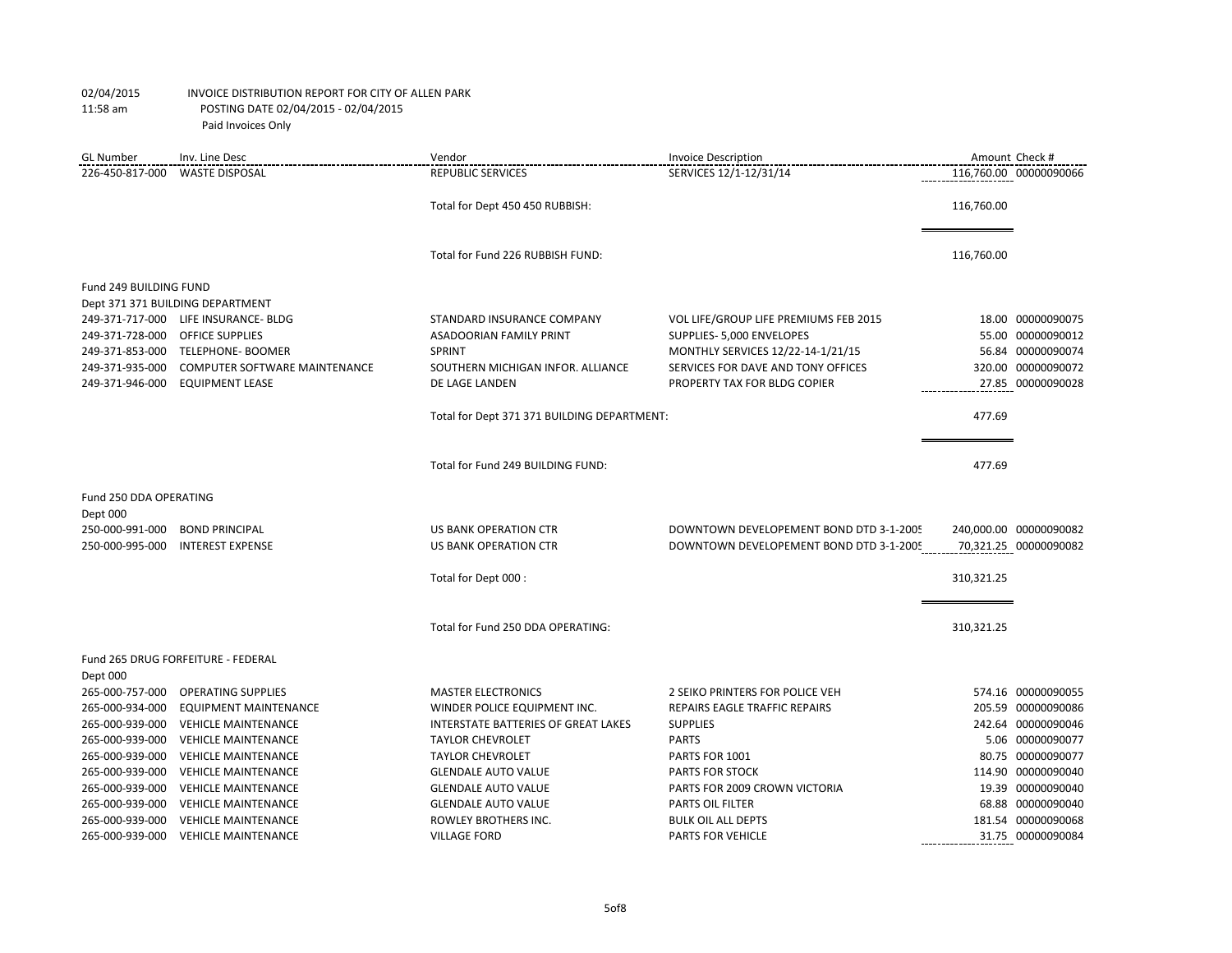| <b>GL Number</b>                   | Inv. Line Desc                         | Vendor                                            | <b>Invoice Description</b>               |            | Amount Check #        |
|------------------------------------|----------------------------------------|---------------------------------------------------|------------------------------------------|------------|-----------------------|
|                                    |                                        | Total for Dept 000 :                              |                                          | 1,524.66   |                       |
|                                    |                                        | Total for Fund 265 DRUG FORFEITURE - FEDERAL:     |                                          | 1,524.66   |                       |
| Fund 271 LIBRARY                   |                                        |                                                   |                                          |            |                       |
| Dept 000                           |                                        |                                                   |                                          |            |                       |
| 271-000-757-000                    | <b>OPERATING SUPPLIES</b>              | <b>CIRQUE AMONGUS</b>                             | DEP FOR CIRQUE AMONGUS PROG 6/22/15      |            | 220.00 00000090022    |
| 271-000-827-000                    | <b>LIBRARY SERVICES</b>                | COMPRISE TECHNOLOGIES, INC.                       | ANNUAL SOFTWARE LICENSING                |            | 1,955.00 00000090027  |
| 271-000-828-000                    | <b>MATERIALS</b>                       | <b>BAKER &amp; TAYLOR</b>                         | <b>MATERIALS</b>                         |            | 145.31 00000090015    |
| 271-000-828-000                    | <b>MATERIALS</b>                       | <b>BAKER &amp; TAYLOR</b>                         | <b>MATERIALS</b>                         |            | 304.46 00000090015    |
| 271-000-828-000                    | <b>MATERIALS</b>                       | BESTSELLERS AUDIO, LLC                            | <b>AUDIOBOOKS</b>                        |            | 39.00 00000090017     |
| 271-000-828-000                    | <b>MATERIALS</b>                       | <b>BLACKSTONE AUDIO, INC</b>                      | <b>AUDIOBOOKS</b>                        |            | 164.75 00000090018    |
| 271-000-828-000                    | <b>MATERIALS</b>                       | <b>BLACKSTONE AUDIO, INC</b>                      | <b>AUDIOBOOKS</b>                        |            | 27.00 00000090018     |
| 271-000-920-000                    | <b>UTILITIES</b>                       | <b>DTE ENERGY</b>                                 | SERVICE 12/19-1/23/15 8100 ALLEN RD      |            | 1,174.26 00000090032  |
| 271-000-920-000                    | <b>UTILITIES</b>                       | <b>DTE ENERGY</b>                                 | SERVICE 12/19-1/23/15 8100 ALLEN RD      |            | 1,029.22 00000090034  |
|                                    |                                        | Total for Dept 000 :                              |                                          | 5,059.00   |                       |
|                                    |                                        | Total for Fund 271 LIBRARY:                       |                                          | 5,059.00   |                       |
|                                    | Fund 392 COMMUNITY CENTER DEBT SERVICE |                                                   |                                          |            |                       |
| Dept 000                           |                                        |                                                   |                                          |            |                       |
| 392-000-995-000                    | <b>BOND INTEREST</b>                   | <b>US BANK</b>                                    | ST OF MICH UNLIMTED TAX BOND SER 2003B   |            | 31,043.75 00000090080 |
| 392-000-995-000                    | <b>BOND INTEREST</b>                   | <b>US BANK</b>                                    | WAYNE MI UNLIMITED BONDS SERIES 2003 CHK |            | 96,475.00 00000090081 |
|                                    |                                        |                                                   |                                          |            |                       |
|                                    |                                        | Total for Dept 000 :                              |                                          | 127,518.75 |                       |
|                                    |                                        | Total for Fund 392 COMMUNITY CENTER DEBT SERVICE: |                                          | 127,518.75 |                       |
|                                    |                                        |                                                   |                                          |            |                       |
| Fund 592 WATER & SEWER<br>Dept 000 |                                        |                                                   |                                          |            |                       |
| 592-000-461-000                    | WATER SALES-HYDRANT PERMIT #2122       | WARREN CONTRACTORS & DEVELOPMENT,                 | REFUND FOR UNUSED WATER PURSUANT         |            | 479.00 00000090085    |
| 592-000-461-000                    | PERMIT CHARGE                          | WARREN CONTRACTORS & DEVELOPMENT,                 | REFUND FOR UNUSED WATER PURSUANT         |            | (50.00) 00000090085   |
| 592-000-461-000                    | <b>BACKFLOW TEST FEE</b>               | WARREN CONTRACTORS & DEVELOPMENT,                 | REFUND FOR UNUSED WATER PURSUANT         |            | (100.00) 00000090085  |
| 592-000-461-000                    | <b>WATER USAGE</b>                     | WARREN CONTRACTORS & DEVELOPMENT,                 | REFUND FOR UNUSED WATER PURSUANT         |            | (9.74) 00000090085    |
|                                    |                                        | Total for Dept 000 :                              |                                          | 319.26     |                       |
| Dept 601 601 WATER AND SEWER       |                                        |                                                   |                                          |            |                       |
| 592-601-606-000 LINCOLN PARK       |                                        | LINCOLN PARK, CITY OF                             | <b>ANNUAL SEWAGE CHARGES</b>             |            | 7,500.00 00000090054  |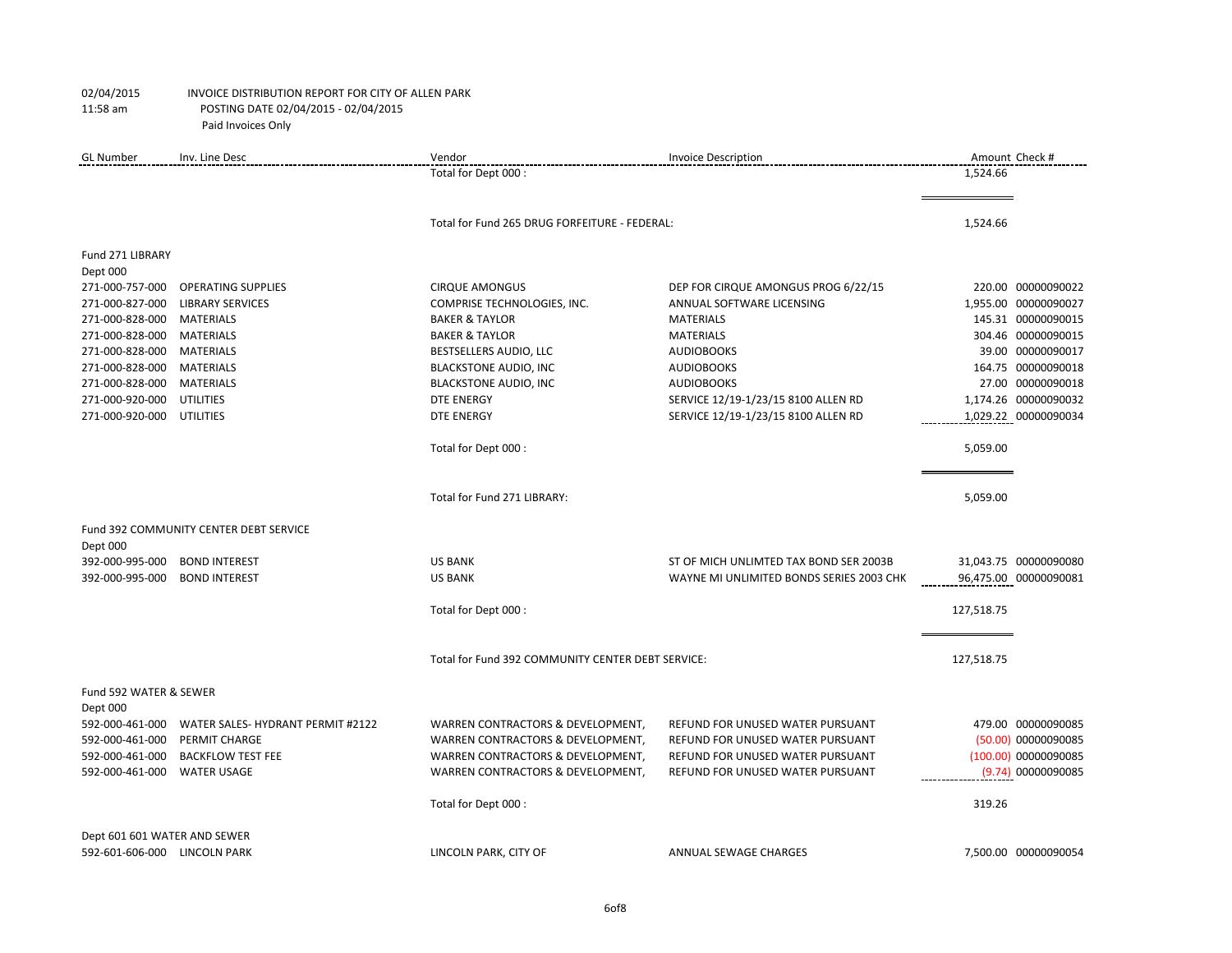| <b>GL Number</b>          | Inv. Line Desc                              | Vendor                                  | <b>Invoice Description</b>               |           | Amount Check #       |
|---------------------------|---------------------------------------------|-----------------------------------------|------------------------------------------|-----------|----------------------|
| 592-601-643-000           | UTILITIES                                   | <b>DTE ENERGY</b>                       | SERVICE 12/3-1/6/15 4800 ENTERPRISE      |           | 1,904.42 00000090032 |
|                           | 592-601-667-001 VEHICLE MAINTENANCE         | INTERSTATE BATTERIES OF GREAT LAKES     | <b>SUPPLIES</b>                          |           | 121.32 00000090046   |
|                           | 592-601-667-001 VEHICLE MAINTENANCE         | ROWLEY BROTHERS INC.                    | <b>BULK OIL ALL DEPTS</b>                |           | 181.52 00000090068   |
| 592-601-671-001           | <b>SEWER MAINTENANCE</b>                    | DIX BLOCK & SUPPLY CO.                  | <b>STORM SEWER REPAIR</b>                |           | 18.00 00000090030    |
| 592-601-673-001           | <b>MAIN MAINTENANCE</b>                     | ETNA SUPPLY COMPANY                     | <b>SUPPLIES</b>                          |           | 73.90 00000090036    |
| 592-601-673-001           | <b>MAIN MAINTENANCE</b>                     | JOHN D. OSBORNE TRUCKING                | <b>CLASS 2 FILL SAND</b>                 |           | 408.75 00000090048   |
| 592-601-673-001           | <b>MAIN MAINTENANCE</b>                     | <b>SAM'S CLUB DIRECT</b>                | SUPPLY PURCHASE 12/22-1/15/15            |           | 31.94 00000090069    |
| 592-601-677-001           | <b>HYDRANT MAINTENANCE</b>                  | EJ USA, INC                             | <b>SERVICES</b>                          |           | 8,412.52 00000090035 |
| 592-601-678-001           | <b>METER MAINTENANCE</b>                    | ETNA SUPPLY COMPANY                     | <b>SUPPLIES</b>                          |           | 2,000.00 00000090036 |
| 592-601-712-000           | CLOTHING, CLEANING & TECH SKILLS            | <b>CINTAS CORP.</b>                     | UNIFORMS FOR WATER                       |           | 41.18 00000090020    |
| 592-601-712-000           | CLOTHING, CLEANING & TECH SKILLS            | CINTAS CORP.                            | UNIFORMS FOR WATER                       |           | 41.18 00000090020    |
| 592-601-712-000           | <b>CLOTHING, CLEANING &amp; TECH SKILLS</b> | CINTAS CORP.                            | UNIFORMS FOR WATER                       |           | 41.18 00000090020    |
| 592-601-712-000           | CLOTHING, CLEANING & TECH SKILLS            | CINTAS CORP.                            | UNIFORMS FOR WATER DEPT                  |           | 41.18 00000090020    |
| 592-601-716-000           | <b>MEDICAL- WATER SEWER</b>                 | STANDARD INSURANCE COMPANY              | VOL LIFE/GROUP LIFE PREMIUMS FEB 2015    |           | 42.00 00000090075    |
| 592-601-717-000           | RETIREE HEALTH BENEFITS- WATER RETIREES     | STANDARD INSURANCE COMPANY              | VOL LIFE/GROUP LIFE PREMIUMS FEB 2015    |           | 289.25 00000090075   |
| 592-601-946-000           | <b>COPIER FEES- WATER</b>                   | DE LAGE LANDEN                          | PROPERTY TAX FOR WATER COPIER            |           | 28.06 00000090028    |
| 592-601-960-000           | TRAINING & EDUCATION                        | AMERICAN PUBLIC WORK ASSOC.             | MEMBERSHIP FOR MATT DOHRING FOR DPS      |           | 115.00 00000090011   |
| 592-601-962-000           | <b>MISCELLANEOUS</b>                        | <b>AT &amp; T</b>                       | SERVICES 1/19-2/18/15                    |           | 157.59 00000090013   |
|                           |                                             | Total for Dept 601 601 WATER AND SEWER: |                                          | 21,448.99 |                      |
| Dept 603 603 BASIN        |                                             |                                         |                                          |           |                      |
| 592-603-716-000           | <b>EMPLOYEE BENEFITS- BASIN</b>             | STANDARD INSURANCE COMPANY              | VOL LIFE/GROUP LIFE PREMIUMS FEB 2015    |           | 12.00 00000090075    |
| 592-603-853-000           | TELEPHONE- BASIN 2                          | SPRINT                                  | MONTHLY SERVICES 12/22-14-1/21/15        |           | 24.25 00000090074    |
|                           | 592-603-853-000 TELEPHONE- BASIN            | SPRINT                                  | MONTHLY SERVICES 12/22-14-1/21/15        |           | 24.65 00000090074    |
|                           | 592-603-853-000 TELEPHONE- PUMP             | <b>SPRINT</b>                           | MONTHLY SERVICES 12/22-14-1/21/15        |           | 24.45 00000090074    |
| 592-603-853-000 TELEPHONE |                                             | <b>AT &amp; T</b>                       | SERVICES 1/22-2/21/15 APS1               |           | 23.74 00000090013    |
| 592-603-853-000           | TELEPHONE                                   | AT & T                                  | SERVICES 1/16-2/15/15- PUMP STATION      |           | 165.55 00000090013   |
| 592-603-920-000           | <b>UTILITIES</b>                            | <b>DTE ENERGY</b>                       | SERVICE 12/10-12/12/15 8245 VINE AVE     |           | 74.13 00000090032    |
| 592-603-931-000           | <b>BUILDING MAINTENANCE</b>                 | <b>SAM'S CLUB DIRECT</b>                | SUPPLY PURCHASE 12/22-1/15/15            |           | 206.98 00000090069   |
|                           |                                             | Total for Dept 603 603 BASIN:           |                                          | 555.75    |                      |
|                           |                                             |                                         |                                          |           |                      |
|                           |                                             | Total for Fund 592 WATER & SEWER:       |                                          | 22,324.00 |                      |
|                           |                                             |                                         |                                          |           |                      |
| Dept 000                  | Fund 593 SOUTHFIELD LEASE PROPERTIES        |                                         |                                          |           |                      |
| 593-000-963-100           | PROFESSIONAL SERV-LEGAL                     | MICHIGAN DEPT. OF TREASURY              | TREASURY APP PERMISSION TO REFINANCE SLP |           | 2,000.00 00000090058 |
|                           |                                             | Total for Dept 000 :                    |                                          | 2,000.00  |                      |